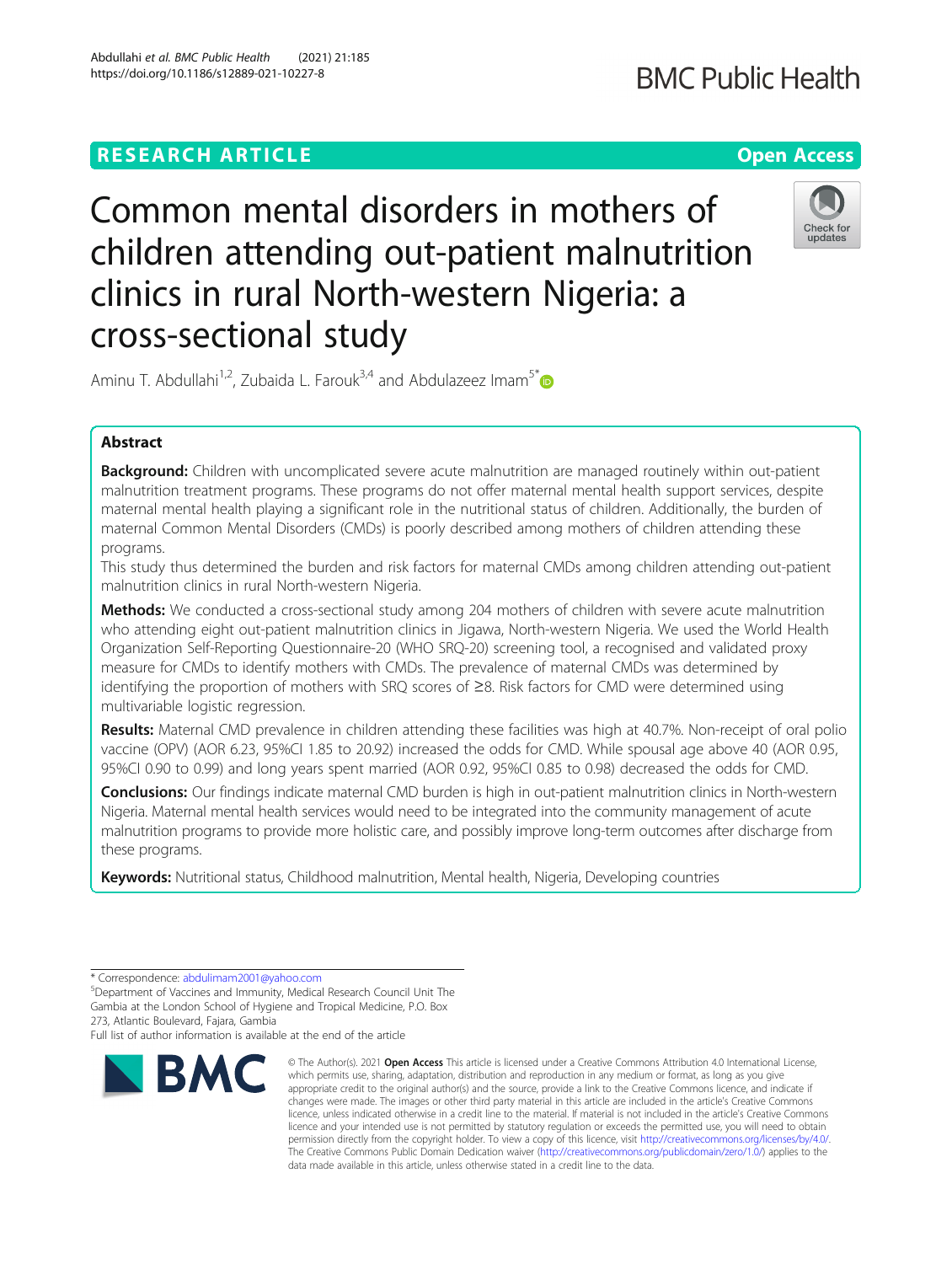# Background

Childhood acute malnutrition is an important underlying cause of under-five mortality in low and middleincome countries (LIMCs), where its severe form, severe acute malnutrition (SAM) is associated with 174,000 annual deaths [[1\]](#page-7-0). In these settings, endemic poverty, and health inequalities have been identified as some background causes of a high acute malnutrition burden [[2](#page-7-0)].

Maternal factors are also important determinants for childhood acute malnutrition. Physical and social factors such as maternal stature, socioeconomic status, family structure, and intelligence have been implicated in its aetiology and are extensively studied in LMIC settings [[2](#page-7-0)–[5\]](#page-7-0). Maternal psychological factors, although closely related to childhood malnutrition, have received less attention in these settings, and this is typified by only 6% of published global mental research coming from LMICs [[6\]](#page-7-0). This is also despite a disproportionately high burden of both acute malnutrition and Common Mental Disorders (CMDs) such as anxiety and depression in these settings [[7\]](#page-7-0).

The CMDs share similar risk factors with acute mal-nutrition; for example, poverty and social deprivation [\[8](#page-7-0), [9\]](#page-8-0). There is probably a bi-directional relationship between both entities. Mothers of malnourished children are known to show increased risks for CMDs [[10](#page-8-0)], while population-based studies demonstrate increased risk for acute malnutrition in infants of mothers with CMDs [[11](#page-8-0)–[14](#page-8-0)]. With the existing evidence of an association between childhood acute malnutrition and maternal CMDs from population studies  $[15]$  $[15]$ , it is important to identify whether maternal CMD is highly prevalent in acute malnutrition treatment programs. The presence of a high burden can potentially negatively affect the successful outcomes of these programs.

Children with SAM are treated within the community management of acute malnutrition (CMAM) programs in many LMICs [[16\]](#page-8-0). These provide decentralised outpatient treatment for acute malnutrition. In Nigeria, 6 out of 11 state CMAM programs are located in the North-western region because of its high acute malnutrition burden [[17](#page-8-0)]. The success of these treatment programs relies on the provision of holistic care focusing on both proximate and distal factors such as maternal mental state, that are associated with acute malnutrition. These out-patient treatment programs do not have any maternal mental health programs, and to the best of our knowledge, the burden of maternal CMDs in these programs has not been systematically evaluated. Only a few studies have previously investigated maternal CMDs within acute malnutrition treatment programs that were in-patient rehabilitation units  $[18–20]$  $[18–20]$  $[18–20]$  $[18–20]$  $[18–20]$ , and these contexts might differ from those of out-patient malnutrition centres.

Our study thus determined the burden and risk factors for CMDs among mothers of children with SAM who were enrolled in out-patient acute malnutrition treatment programs in rural Northern-western Nigeria. In addition to previously described risk factors for maternal CMD in acutely malnourished children, we investigated possible associations with locally prevalent socio-cultural factors (using the conceptual framework in Fig. [1\)](#page-2-0), such as a history of teenage marriage, living in polygamous households, or extended family households. This is because factors affecting mental health can vary significantly across geography and cultural contexts [[21](#page-8-0)].

We hypothesize that the burden of maternal CMDs in local acute out-patient malnutrition treatment programs is high in North-western Nigeria, and might be associated with common local socio-cultural practices (Fig. [1](#page-2-0)). We hope our findings provide evidence that highlights the need for the provision of integrated services within CMAM that take into cognisance maternal mental wellbeing.

# **Methods**

# Study design and setting

We performed a cross-sectional study using the World Health Organization Self-Reporting Questionnaire-20 (WHO SRQ-20) scores as a proxy measure for maternal CMDs among children with SAM [[22\]](#page-8-0). These were under-five children attending CMAM out-patient malnutrition clinics in Jigawa State, North-western Nigeria. We also identified risk factors for an SRQ score  $\geq 8$ , which we identified as having a CMD [[15,](#page-8-0) [18\]](#page-8-0).

The Jigawa state CMAM program is one of 11 CMAM programs run in northern Nigeria and is a collaboration between the Nigerian Federal Ministry of Health and the United Nations International Children's Emergency Fund (UNICEF). Its objective is to improve local coverage for the treatment and control of severe acute malnutrition in Nigeria. Jigawa state has a population of about 5.5 million people, and the state has 16 CMAM malnutrition clinics across 5 of its 16 Local Government Areas (LGAs). The predominant language of communication in this setting is the Hausa language.

We conducted our study in eight of the 16 CMAM clinics, and these were located in Jahun Babura and Maigatari LGAs in rural Jigawa. Our study clinics were Aujara, Jarmai, Kadowawa, Tashar Dan kyambo, Takwasa, Kanya, Garu, and Jahun. At the time of conducting our study, average clinic attendance was between 20 and 30 newly enrolled children with SAM per week.

# Study population

We enrolled mother and child pair attending CMAM program enrolment visits. We defined SAM using mid-upper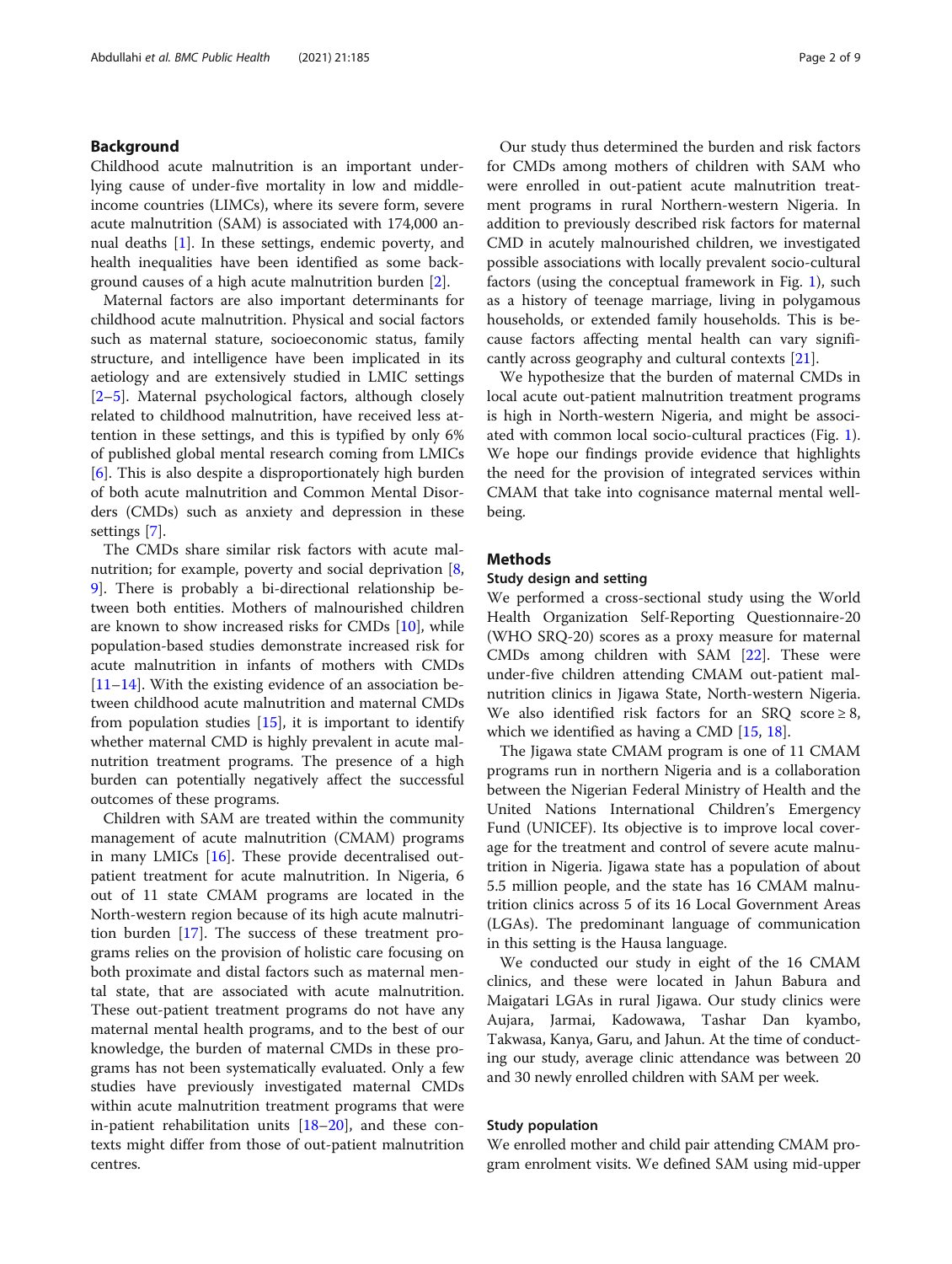<span id="page-2-0"></span>

arm circumference (MUAC) < 11.5 cm, based on World Health Organization (WHO) recommendations [[23](#page-8-0)].

#### Sample size determination

We calculated the sample size for proportions using the Open Epi statistical software [[24\]](#page-8-0). We set our confidence level at 90%, precision at 5% and determined the proportion of mothers with common mental disorders as 23.3% based on a previously published study [\[19\]](#page-8-0), determining a minimum sample size of 194. We added 5% to account for missing data deriving our sample size of 204.

# Sample selection and technique

We used a sampling ratio of 50% of our sampling frame (16 CMAM clinics) to arrive at the largest possible sample (8 clinics) for a chosen error margin of 0.05 [\[25\]](#page-8-0). We chose these 8 CMAM clinics using convenience sampling. Consecutive mother and child pair who gave

# Data collection

Trained research assistants collected study data, measured anthropometric indices of the children (MUAC and weight), and administered the WHO SRQ-20 to mothers. These research assistants were five community health extension workers assisted by 15 students of the School of Health Technology Jahun and they were independent of the local CMAM program. Before our study commencement, they were trained for 2 weeks on the use of the WHO SRQ-20 tool, administration of our questionnaire, and measurement of anthropometry. The weight of enrolled children was measured to the nearest 0.1 kg using a Mother-and-child scale (Salter®), while mid-upper arm circumference was measured using a UNICEF MUAC tape.

8 months from January 2014 to August 2014.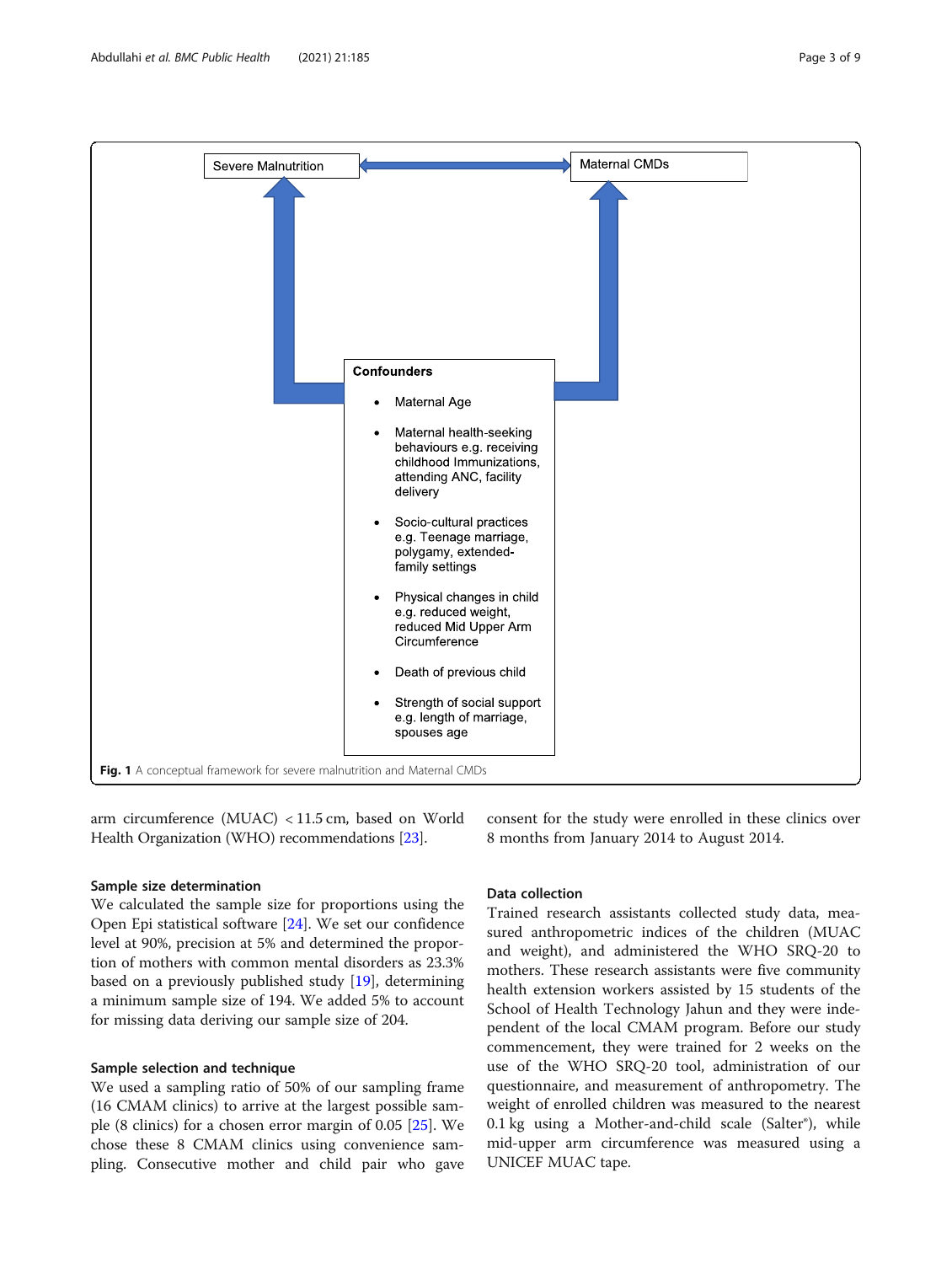#### Exposure variables

We collected data on the following variables:

Child variables:

Child's age, gender, number of siblings, admission weight, MUAC, skin change and immunisation history (BCG, OPV and DPT vaccine administration). Maternal variables: Maternal age, employment, spouses age, years of marriage, antenatal care attendance, delivery place, death of a previous child, Family variables: Family setting and structure.

# Outcome variable

The SRQ-20 was developed by the World Health Organization (WHO) as a screening tool for assessing maternal mental health [\[22\]](#page-8-0). It is a recognised proxy measure for CMDs and has been validated in multiple developing country settings [\[26,](#page-8-0) [27](#page-8-0)]. It is a scale-based score consisting of 20 yes or no questions which ask about multiple symptoms related to experiences of depression, anxiety, somatic, and panic symptoms which have occurred within the preceding 30 days. When a symptom is present within the specified period, the individual is given a score of 1, while 0 represents the absence of symptoms within the same period. The sum of all the scores represents the overall SRQ-20 score and higher scores represent poorer maternal mental health. We considered a cut-off maternal SRQ score of ≥8 to define maternal CMD which was based on previously published work with similar analysis to ours [\[10,](#page-8-0) [15](#page-8-0), [18](#page-8-0)]. We translated the WHO-SRQ-20 tool to the local dialect (Hausa) and back-translated to English to ensure accuracy. Following this, the Hausa version was used to access our outcome (maternal CMDs).

# Ethical considerations

Ethical approval for our study was obtained from the Institutional Review Board of Aminu Kano Teaching Hospital and informed consent was obtained from participants before study enrolment.

### Data analysis

We categorised our outcome data, maternal SRQ-20 scores into two groups: a score  $\geq 8$  which signified the presence of maternal CMD and we interpreted a score < 8 as the absence of CMD. We provided participant summary statistics using means and standard deviation for normally distributed data and median with interquartile range for non-normally distributed data. We compared maternal and child characteristics between those with high WHO SRQ scores  $(≥ 8)$  and those with low scores (< 8) using chi-square to compare proportions and the Man-Whitney U test to compare medians. Statistical significance was set at  $p < 0.05$ .

For multivariable logistic regression analysis, we selected a cut-off of  $p < 0.20$  to identify significant variables from univariable analysis to include in our multivariable model. All selected covariates were entered into bivariable and multivariable logistic regression models to determine crude and adjusted odds ratios respectively. Multivariable models contained all covariates with  $p$ -value < 0.20 and each covariate was adjusted for all other covariates within the model. All statistical analyses were performed using STATA version 13.1 (Stata-Corp. 2019. Stata Statistical Software: Release 16. College Station, TX: StataCorp LP).

# Results

We administered our study questionnaire to and completed WHO SRQ-20 scoring for 204 mothers of children with SAM. We initially approached 207 mothers attending the clinic for the first time, three of these children were orphans with grandmothers as caregivers and they were excluded from the study. Of our 204 participants, 121 (59.3%) had SRQ scores < 8 while 83 (40.7%) had scores  $\geq 8$ . The median SRQ score ± Interquartile range was  $3 \pm 13$ .

# Child characteristics compared between mothers with SRQ scores  $< 8$  and those with  $\geq 8$

Table [1](#page-4-0) shows the characteristics of the children with SAM compared between both SRQ score groups. Children did not differ significantly across age, gender, or the number of siblings they had. Mothers with high SRQ scores ( $\geq$  8), on average had infants with lower weights when compared to those with low SRQ scores (5.5 kg versus 6.0 kg, Table [1,](#page-4-0)  $p = 0.003$ ). Both groups, however, had similar Mid-upper arm circumference measure-ments (Table [1,](#page-4-0)  $p = 0.70$ ) and did not differ significantly in the proportion of children with skin changes (Table [1](#page-4-0),  $p = 0.41$ .

Immunization uptake was similar across both groups, except for Oral Polio Vaccine (OPV), where uptake was significantly higher among mothers with low SRQ scores  $(94.9\% \text{ versus } 62.7\%, p < 0.001, \text{ Table } 1).$  $(94.9\% \text{ versus } 62.7\%, p < 0.001, \text{ Table } 1).$  $(94.9\% \text{ versus } 62.7\%, p < 0.001, \text{ Table } 1).$ 

# Maternal characteristics compared between mothers with SRQ scores  $< 8$  and those with  $\geq 8$

Table [2](#page-5-0) compares maternal characteristics between mothers with SRQ scores of  $< 8$  and those with scores ≥8. Median maternal age was significantly lower among mothers with a high SRQ when compared to those with low SRQ scores ( $p = 0.0003$ ). The high SRQ group also had a significantly larger proportion of teenage mothers. The proportion of gainfully employed mothers did not significantly differ between groups.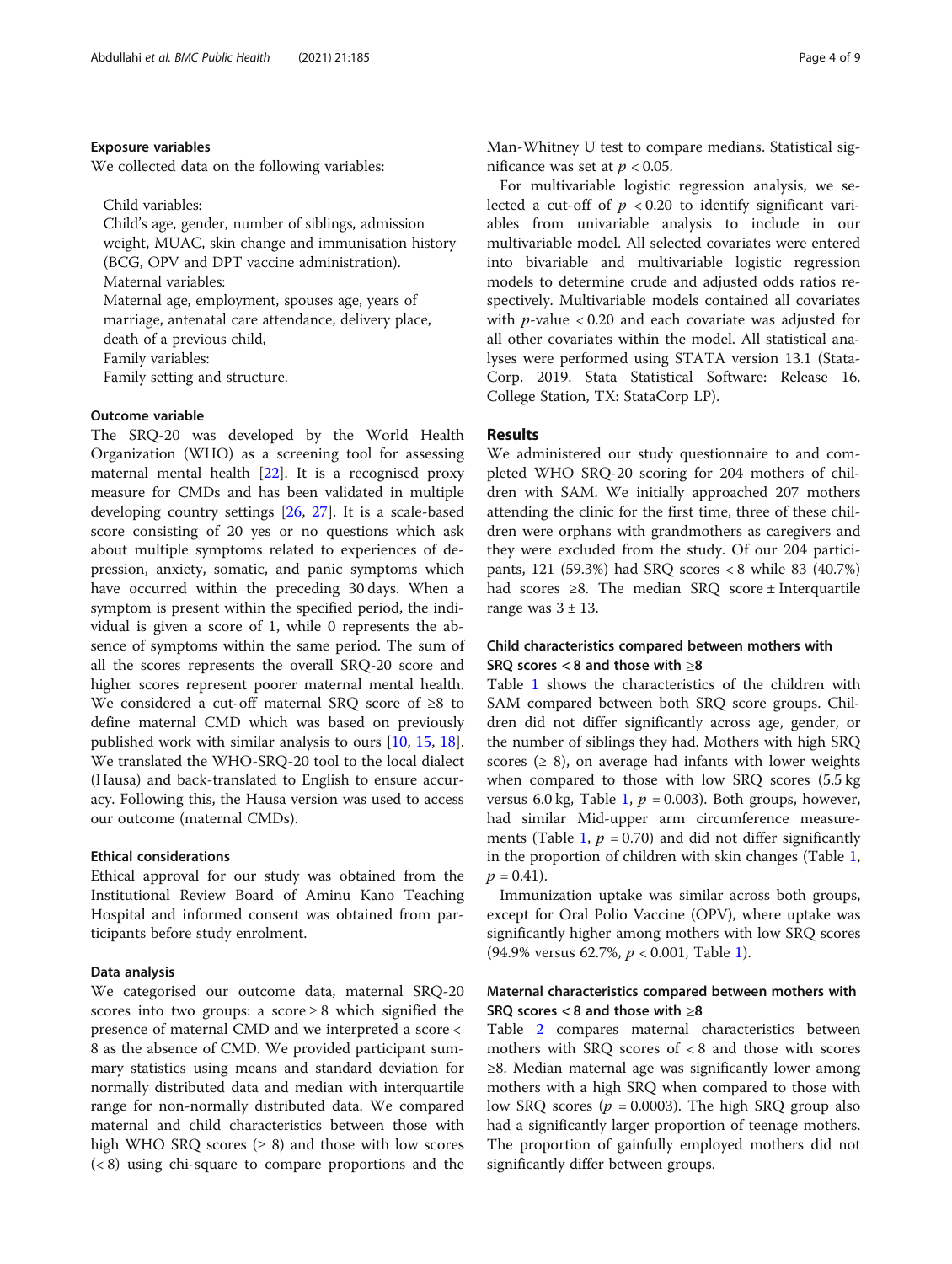| Variable                        | Maternal SRQ score $<$ 8 (%) $n = 121$ | Maternal SRQ score $\geq$ 8 (%) $n = 83$ | P-value                | Total (%)<br>$n = 204$ |
|---------------------------------|----------------------------------------|------------------------------------------|------------------------|------------------------|
| Median Age (IQR)                | 13 (13) months                         | 12 (15) months                           | 0.39                   | 12 (13.5) months       |
| Gender                          |                                        |                                          |                        |                        |
| Male                            | 53 (45.3)                              | 40 (50.0)                                | 0.52                   | 93 (47.2%)             |
| Female                          | 64 (54.7)                              | 40 (50.0)                                |                        | 104 (52.8%)            |
| Median number of siblings (IQR) | 4(4)                                   | 5(4)                                     | 0.61                   | 5(4)                   |
| Mean admission weight (SD)      | 6.0 (1.8) kg                           | 5.5 (1.1) kg                             | $0.003*$               | 5.7 (1.2) kg           |
| Median MUAC (IQR)               | 10.5 (1) cm                            | 10.8 (1.2) cm                            | 0.70                   | $10.5(1)$ cm           |
| <b>Skin Changes</b>             |                                        |                                          |                        |                        |
| Yes                             | 37 (30.6)                              | 21(25.3)                                 | 0.41                   | 58 (28.4%)             |
| No                              | 84 (69.4)                              | 62 (74.7)                                |                        | 146 (71.6%)            |
| <b>Received BCG vaccine</b>     |                                        |                                          |                        |                        |
| Yes                             | 61(52.1)                               | 41 (49.4)                                | 0.70                   | 102 (51.0)             |
| No                              | 56 (47.9)                              | 42 (50.6)                                |                        | 98 (49.0)              |
| <b>Received DPT vaccine</b>     |                                        |                                          |                        |                        |
| Yes                             | 62 (53.0)                              | 38 (45.8)                                | 0.32                   | 100 (50.0)             |
| No                              | 55 (47.0)                              | 45 (54.2)                                |                        | 100 (50.0)             |
| <b>Received OPV</b>             |                                        |                                          |                        |                        |
| Yes                             | 111 (94.9)                             | 52 (62.7)                                | $< 0.001$ <sup>*</sup> | 163 (81.5)             |
| No                              | 6(5.1)                                 | 31 (37.4)                                |                        | 37 (18.5)              |

<span id="page-4-0"></span>Table 1 Children's characteristics compared between mothers with high SRQ scores ( $\geq 8$ ) and those with low scores (< 8)

BCG Bacille Calmette Guerin, DPT Diphtheria Pertussis Tetanus, IQR Interquartile Range, MUAC Mid Upper Arm Circumference, OPV Oral Polio Vaccine \*Significant

Median years of marriage were higher in the low SRQ score group (15 years) when compared to those with higher SRQ scores (10 years) and this difference was statistically significant ( $p < 0.001$ ). Those with low SRQ scores also had a significantly higher proportion of spouses aged over 40 ( $p = 0.008$ ) and a significantly larger proportion of them lived with extended family ( $p =$ 0.032). Family type, antenatal care attendance, delivery place of the index child, and history of previous child death was similar between groups.

# Risk factors for high SRQ scores

The child's admission weight was not a significant risk factor for a high SRQ score (AOR 0.74, 95%CI 0.54 to 1.00, Table [3\)](#page-6-0). Mothers of children who had not received the OPV vaccine had a 6-fold increased odds for having high SRQ scores (AOR 6.23, 95%CI 1.85 to 20.92, Table [3](#page-6-0)). While spousal age  $\geq 40$  was associated with a 5% decreased odds for having a high SRQ score (AOR 0.95, 95%CI 0.90 to 0.99, Table [3\)](#page-6-0). Similarly, each added year of marriage was associated with an 8% decreased odds for having a high SRQ score (AOR 0.92, 95%CI 0.85 to 0.98, Table [3\)](#page-6-0).

# **Discussion**

This paper describes a high burden of maternal CMD in acute malnutrition treatment centres in rural Northwestern Nigeria. It also corroborates the finding that maternal social support (measured as a longer duration of marriage and being married to an older aged spouse) decreases the odds for maternal CMDs. While nonreceipt of oral polio vaccine (OPV) in the child increased the odds for maternal CMDs.

In this study, the maternal CMD burden among clinic attendees was high at 40.7%. This is similar to reports from Brazil, where 34.0% of mothers of children identified as malnourished during health provider visits had CMD [[10](#page-8-0)]. Our findings, however, differ significantly from a Malawian study which demonstrated a very high maternal CMD prevalence of 71% among mothers of children with SAM [[18\]](#page-8-0). While our study population was children attending out-patient malnutrition clinics, the former study was conducted among populations who were admitted to in-patient malnutrition stabilisation units. Hospitalisation in itself can presumably increase the risk for CMDs and might account for these observed differences. Other studies conducted in a similar context to ours have also described a higher prevalence of maternal mental disorders among malnourished children who were either in-patient or attended regular out-patient clinics [\[20](#page-8-0), [28,](#page-8-0) [29](#page-8-0)]. A recent study in Sudan demonstrated mothers of admitted children with SAM had a greater prevalence of depression when compared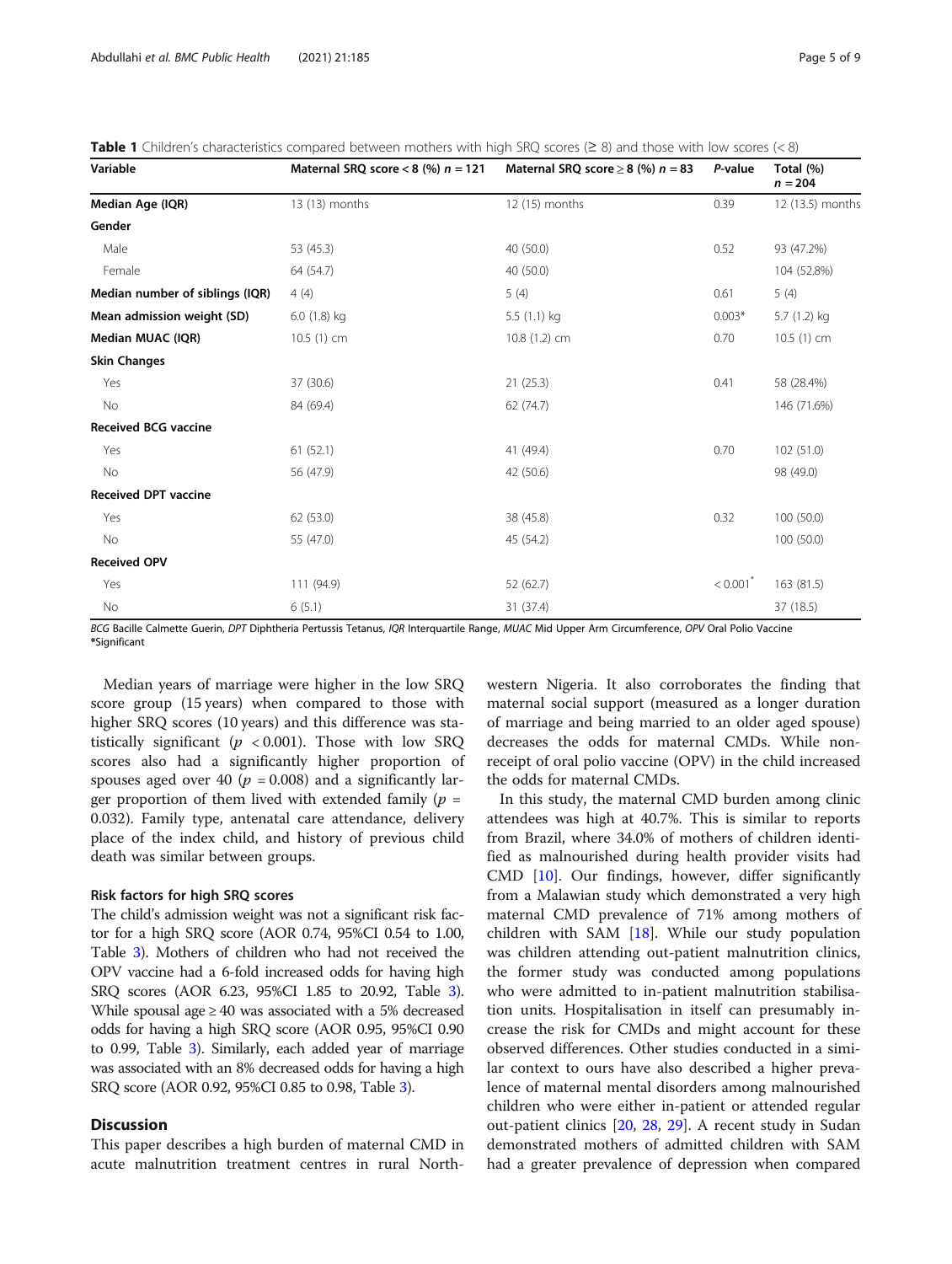| Variable                       | Maternal SRQ score < 8 (%) $n = 121$ | Maternal SRQ score $\geq$ 8 (%) $n = 83$ | P-value    | Total (%)<br>$n = 204$ |
|--------------------------------|--------------------------------------|------------------------------------------|------------|------------------------|
| Median maternal age (IQR)      | 26 (9.5)                             | 23 (10)                                  | $< 0.001*$ | 25 (10)                |
| Age of mother (Teen or not)    |                                      |                                          |            |                        |
| < 18                           | 3(2.5)                               | 13 (15.7)                                | $0.001*$   | 16(7.8)                |
| $\geq$ 18                      | 118 (97.5)                           | 70 (84.3)                                |            |                        |
| Gainfully employed             |                                      |                                          |            |                        |
| Yes                            | 24 (20.5)                            | 15 (19.2)                                | 0.83       | 39 (20.0)              |
| No                             | 93 (79.5)                            | 63 (80.8)                                |            | 156 (80.0)             |
| Median Years of marriage (IQR) | 15(16)                               | 10(8)                                    | $< 0.001*$ |                        |
| <b>Spouses Age</b>             |                                      |                                          |            |                        |
| < 40                           | 43 (35.5)                            | 45 (54.2)                                | $0.008*$   | 88 (43.1)              |
| $\geq 40$                      | 78 (64.5)                            | 38 (45.8)                                |            | 116 (56.9)             |
| <b>Family structure</b>        |                                      |                                          |            |                        |
| Nuclear                        | 47 (48.5)                            | 48 (64.9)                                | $0.032*$   | 95 (55.6)              |
| Extended                       | 50 (51.6)                            | 26(35.1)                                 |            | 76 (44.4)              |
| <b>Family setting</b>          |                                      |                                          |            |                        |
| Monogamous                     | 55 (45.8)                            | 39 (47.6)                                | 0.81       |                        |
| Polygamous                     | 65 (54.2)                            | 43 (52.4)                                |            |                        |
| Antenatal care attendance      |                                      |                                          |            |                        |
| Yes                            | 59 (52.7)                            | 50 (61.0)                                | 0.25       | 109 (56.2)             |
| No                             | 53 (47.3)                            | 32 (39.0)                                |            | 85 (43.8)              |
| <b>Delivery Place</b>          |                                      |                                          |            |                        |
| Home                           | 18 (16.8)                            | 11(13.4)                                 | 0.52       | 29 (15.3)              |
| Hospital                       | 89 (83.2)                            | 71 (86.6)                                |            | 160 (84.7)             |
| Death of a previous child      |                                      |                                          |            |                        |
| Yes                            | 69 (57.5)                            | 53 (63.9)                                | 0.36       | 122 (60.1)             |
| No                             | 51 (42.5)                            | 30(36.1)                                 |            | 81 (39.9)              |

<span id="page-5-0"></span>

| Table 2 Maternal characteristics compared between mothers with high SRQ scores ( $\geq 8$ ) and those with low scores (<8) |  |  |  |  |
|----------------------------------------------------------------------------------------------------------------------------|--|--|--|--|
|----------------------------------------------------------------------------------------------------------------------------|--|--|--|--|

IQR Interquartile Range

\*Significant

to mothers of admitted well-nourished children [\[20](#page-8-0)]. A 2nd study conducted in Bostwana also found similar findings among mothers of children attending welfare clinics [[28\]](#page-8-0), while a Brazillian study described an association between stunting and CMDs [[29\]](#page-8-0). As out-patient malnutrition treatment programs provide no maternal mental health support, our findings of a high maternal CMD burden in the studied out-patient malnutrition clinics suggest a need for possible integration of these services. This need is further strengthened by the existing evidence from population studies which suggest maternal CMDs having a significant role in poor childhood nutrition status [[15](#page-8-0)]. The current focus of out-patient treatment programs is currently the child and how the mother can help the child sustain weight gain, and there have been recent calls for these programs to provide more integrative services [\[30](#page-8-0), [31\]](#page-8-0). Maternal CMDs such as depression is characterized by a lack of energy,

diminished concentration, loss of interest in the environment, and social withdrawal and understandably interferes with a mother's ability to cater for her children and can affect the successes of these treatment programs [[32\]](#page-8-0). A recent study in North-western Nigeria reported relapse rates to be as high as 24% in the immediate 6 months after discharge from treatment [\[30\]](#page-8-0). Although we did not investigate a role for maternal CMD, It is plausible maternal mental state might play an important role in acute malnutrition relapse, and this will need to be investigated by longitudinal studies. Practically, the first step needed to incorporate maternal mental health components into malnutrition treatment programs needs to be the detection of these mental health issues and the provision of therapy. Conceivably, the detection of CMDs by specialist mental health professionals is impractical, as many of these settings do not have sufficient mental health professionals. Tools like the WHO-SRQ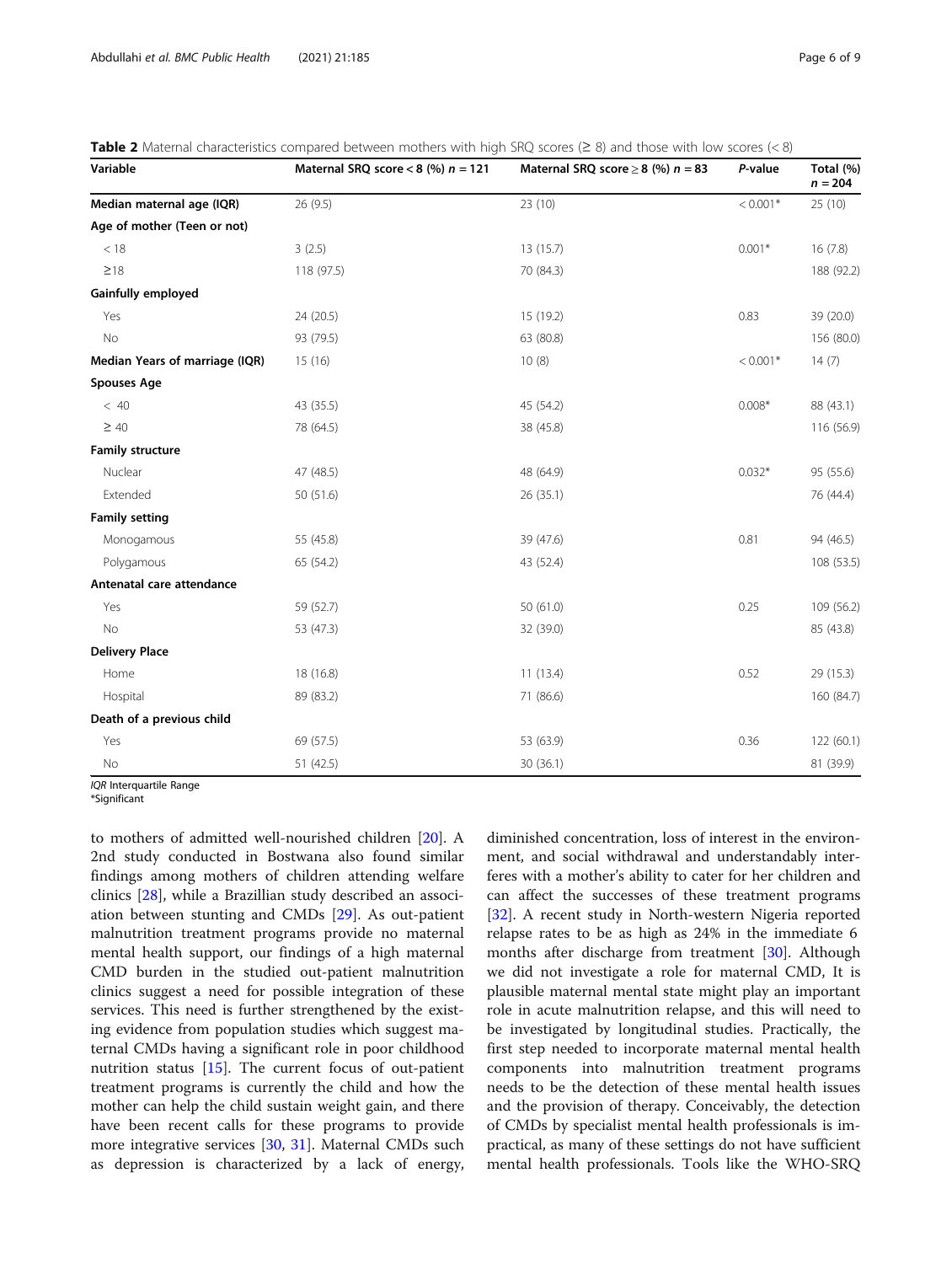| Variable                                                                                          | Crude odds ratios and 95% confidence interval | Adjusted odds ratios and 95% confidence interval <sup>b</sup> |  |
|---------------------------------------------------------------------------------------------------|-----------------------------------------------|---------------------------------------------------------------|--|
| Child's admission weight                                                                          | 0.73 (0.57 to 0.94)                           | 0.74 (0.54 to 1.00)                                           |  |
| <b>Received OPV vaccine</b>                                                                       |                                               |                                                               |  |
| No                                                                                                | 11.03 (4.33 to 28.07)                         | 6.23 (1.85 to 20.92) <sup>a</sup>                             |  |
| Yes                                                                                               |                                               |                                                               |  |
| <b>Spouses Age</b>                                                                                |                                               |                                                               |  |
| $\geq 40$                                                                                         | 0.95 (0.92 to 0.98)                           | 0.95 (0.90 to 0.99) <sup>a</sup>                              |  |
| < 40                                                                                              |                                               |                                                               |  |
| <b>Family structure</b>                                                                           |                                               |                                                               |  |
| Extended                                                                                          | 0.51 (0.27 to 0.95)                           | 0.60 (0.27 to 1.30)                                           |  |
| Nuclear                                                                                           |                                               |                                                               |  |
| Years of marriage                                                                                 | 0.88 (0.83 to 0.93)                           | 0.92 (0.85 to 0.98) <sup>a</sup>                              |  |
| Maternal age (years)                                                                              | 0.94 (0.91 to 0.98)                           | 1.02 (0.95 to 1.09)                                           |  |
| Maternal age (Teen or Not)                                                                        |                                               |                                                               |  |
| $\geq$ 18                                                                                         | $0.14$ (0.04 to 0.50)                         | 0.61 (0.10 to 3.79)                                           |  |
| < 18                                                                                              |                                               |                                                               |  |
| $\partial \sigma_1$ , $\sigma_2$ , $\sigma_3$ , $\sigma_4$ , $\sigma_5$ , $\sigma_6$ , $\sigma_7$ |                                               |                                                               |  |

<span id="page-6-0"></span>Table 3 Crude and adjusted odds ratios with corresponding 95% confidence intervals of risk factors for high maternal SRQ scores in the recruited cohort ( $n = 204$ )

<sup>a</sup>Significant adjusted odds ratio

<sup>b</sup>Each adjusted odds ratio is adjusted for all other variables in the model

20 used in this study can easily be adapted and local CMAM support staff trained on this. Some identified key staff within these programs could also be trained to manage and support mothers identified as having CMDs. There is promising data from a cluster randomized trial in Zimbabwe, where researchers have shown the feasibility and positive impact of such task shifting to lay health workers [[33](#page-8-0)]. In addition, the recent Covid-19 pandemic has highlighted the power of virtual platforms in provding both education and training support and it might be possible to harness this to support CMAM staff. Feasibility and practicality of the use of such platforms in this context would need to be investigated by future research.

Consistent evidence in the literature shows that social support significantly reduces the incidence of CMDs [[34](#page-8-0), [35\]](#page-8-0), and this was demonstrated in our study. We found two proxy measures of social support, that is, years of marriage and spousal age were associated with reduced odds for maternal CMD. While each additional year of marriage, decreased the odds of maternal CMDs by 18%, having a spouse over the age of 40 years decreased the odds by 7%. Marriage represents a stable relationship, while spousal age over 40 might be representative of a more mature and stable partner, all of which are important characteristics of quality social support.

Also, we found that non-receipt of oral polio vaccine (OPV) in the child was associated with increased odds for maternal CMD. This finding was not observed for other routine childhood immunisations. Community OPV administration in northern Nigeria differs from the

administration of most other vaccines. Regular vaccines are typically received only during immunisation visits, but OPV administration in addition to being received during such visits are given during mass door-to-door polio vaccination campaigns [\[36](#page-8-0)]. Studies have shown receipt or engagement of a mother with a health program is highly influenced by her mental functionality [[7\]](#page-7-0), as this finding might be explained by mothers with CMDs being less likely to engage in mass immunisation activities.

We did not find any association between CMD and our investigated socio-cultural factors such as polygamy, extended family settings, and teenage marriage. A recent study, however, described an association between polygamy and SAM in North-western Nigeria and hypothesized child-rearing and feeding practices in the local polygamous households as possible factors for this [\[17](#page-8-0)]. Our findings of no association for maternal CMDs and the studied socio-cultural factors might be related to these practices being common and perceived as the normal way of life in rural North-western Nigeria. This is manifest in our study where for example greater than half of the households were polygamous. In such settings, CMDs might typically not occur when an event is considered routine.

# Strengths and limitations

We did not make a definitive psychiatric diagnosis of CMDs among the interviewed mothers but relied on using the WHO SRQ-20 which is a proxy scale-based measure for CMDs. While the tool cannot replace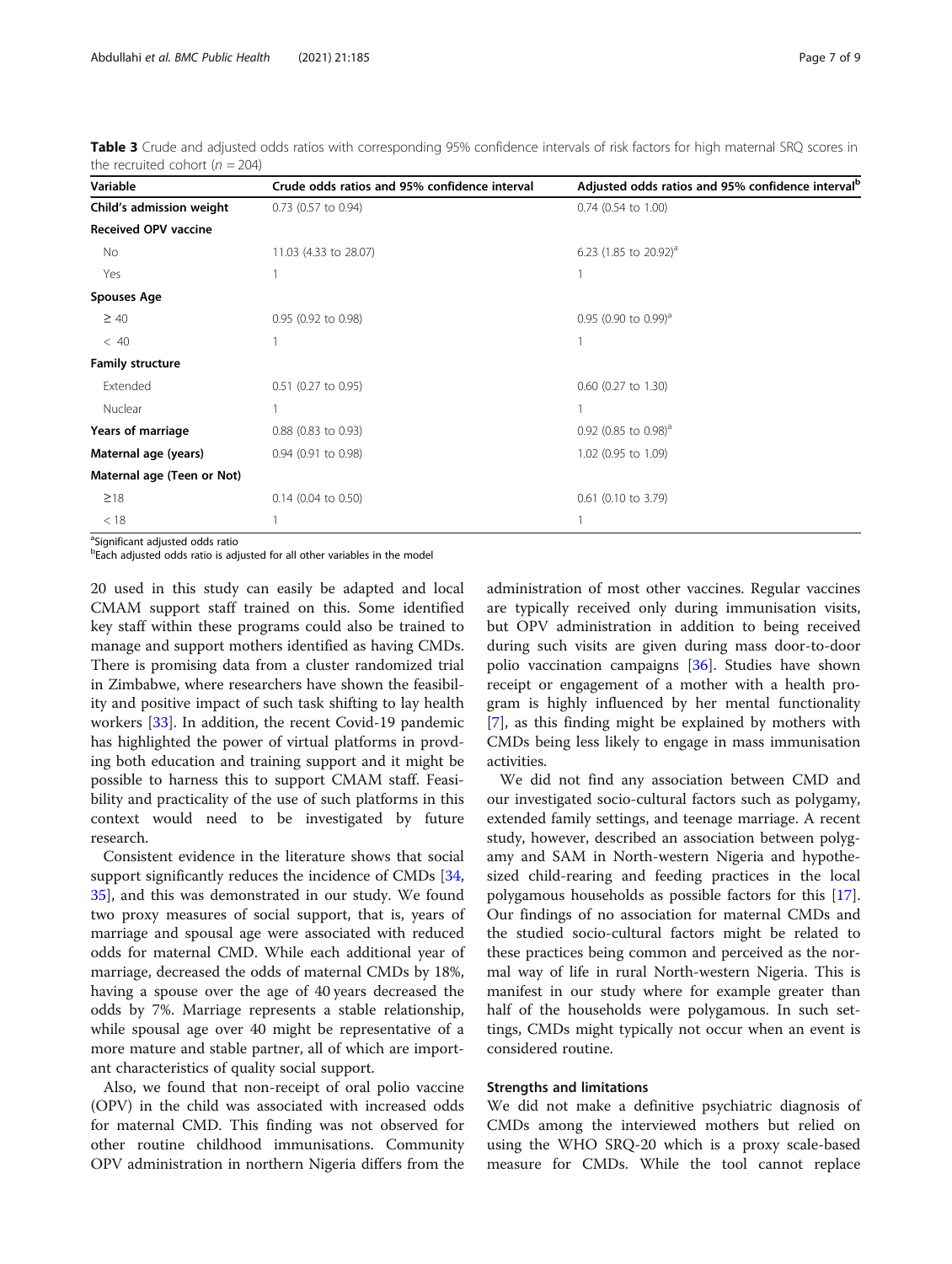<span id="page-7-0"></span>conventional mental disorders, it is useful as a screening tool to identify probable cases of CMDs. One limitation of the tool however is that its validity and reliability can vary across multiple settings and languages and this requires adapting and validating it in different settings [[37\]](#page-8-0). The WHO-SRQ 20 has however previously been validated in Nigeria and other similar developing country settings [\[26,](#page-8-0) [27,](#page-8-0) [38\]](#page-8-0). Also, we administered the tool in Hausa, the local dialect, following translation and back-translation to improve its accuracy and this would have aided participant understanding and limited response bias. A 2nd limitation of the tool is its nonspecificity and its inability to separate individuals with depression from those with anxiety [\[15\]](#page-8-0). This limited our study inferences for the individual types of maternal mental disorders within out-patient malnutrition units and this would need to be answered by future research using more specific diagnostic criteria.

In addition, due to our cross-sectional design, we could not explore a role for maternal CMDs in weight attainment within these programs which was described in a previous longitudinal study  $[18]$  $[18]$ . We, however, expanded our investigation for potential local sociocultural risk factors for maternal CMDs within these programs. Further longitudinal studies would be needed to determine what role maternal CMDs play in relapse rates within these programs. Also, our method of CMAM site selection was convenience sampling which is a non-probability method of sample selection with some risk of selection bias. Collecting data from eight out of the 16 malnutrition clinics in our setting would have limited any effects of intra-clinic variability on our data and allowed for a more community representative sample. We have also conducted this study within the community management of acute malnutrition (CMAM) program, which allows for more generalisable and improves on previous hospital-based studies [\[18,](#page-8-0) [39\]](#page-8-0).

# Conclusion

Maternal CMD burden is high among children attending malnutrition clinics in rural Northern-western Nigeria. While social support factors reduced the odds for maternal CMDs, non-receipt of OPV vaccines increased the odds. We found no associations between common socio-cultural practices and maternal CMDs.

For malnutrition treatment programs to comprehensively tackle SAM and improve their success rates, these programs would need to provide greater holistic care to entrants that include providing support for maternal mental wellbeing.

#### Abbreviations

AOR: Adjusted odds ratio; BCG: Bacille Calmette Guerin; CMAM: Community management of acute malnutrition; CMDs: Common mental disorders; DPT: Diphtheria Pertussis Tetanus; IQR: Interquartile range; LGAs: Local

Government Areas; LMICs: Low and middle-income countries; MUAC: Mid upper arm circumference; OPV: Oral polio vaccine; SAM: Severe acute malnutrition; WHO: World Health Organization; WHO SRQ-20: World Health Organization Self-Reporting Questionnaire-20; UNICEF: United Nations International Children's Emergency Fund

#### Acknowledgements

We acknowledge Alhaji Garba Aliyu of the UNICEF assisted program Jigawa State and Hajiya Aisha Zango, the State Nutrition Officer for their support with the data collection.

#### Authors' contributions

ATA conceptualized and designed the study and wrote the first manuscript draft. ZLF conducted data collection and contributed to writing the first manuscript draft. AI analysed the data and contributed to manuscript writing. All authors reviewed the final draft of the manuscript. The author(s) read and approved the final manuscript.

#### Funding

This work was not supported by any funding.

#### Availability of data and materials

Data used in this study are available from the corresponding author upon reasonable request.

#### Ethics approval and consent to participate

Ethical approval for our study was obtained from the Institutional Review Board of Aminu Kano Teaching Hospital and written informed consent was obtained from all participants before study enrolment.

#### Consent for publication

Not applicable.

#### Competing interests

All authors declare no conflicts of interest.

#### Author details

<sup>1</sup> Department of Psychiatry, Bayero University Kano, Kano, Nigeria 2 Department of Psychiatry, Aminu Kano Teaching Hospital, PMB 3452, Kano, Nigeria. <sup>3</sup> Center for Infectious Diseases Research, Bayero University Kano, Kano, Nigeria. <sup>4</sup> Department of Paediatrics, Aminu Kano Teaching Hospital, PMB 3452, Kano, Nigeria. <sup>5</sup>Department of Vaccines and Immunity, Medical Research Council Unit The Gambia at the London School of Hygiene and Tropical Medicine, P.O. Box 273, Atlantic Boulevard, Fajara, Gambia.

### Received: 14 September 2020 Accepted: 12 January 2021 Published online: 21 January 2021

#### References

- 1. Bhutta ZA, Berkley JA, Bandsma RH, Kerac M, Trehan I, Briend A. Severe childhood malnutrition. Nat Rev Dis Primer. 2017;3(1):1–18.
- 2. Tette EM, Sifah EK, Nartey ET, Nuro-Ameyaw P, Tete-Donkor P, Biritwum RB. Maternal profiles and social determinants of malnutrition and the MDGs: what have we learnt? BMC Public Health. 2016;16(1):214.
- 3. Amsalu S, Tigabu Z. Risk factors for ever acute malnutrition in children under the age of five: a case-control study. Ethiop J Health Dev. 2008;22(1): 21–5.
- 4. Adekunle L. The effect of family structure on a sample of malnourished urban Nigerian children. Los Angeles: SAGE Publications Sage CA; 2005.
- 5. Black RE, Allen LH, Bhutta ZA, Caulfield LE, De Onis M, Ezzati M, et al. Maternal and child undernutrition: global and regional exposures and health consequences. Lancet. 2008;371(9608):243–60.
- 6. Saxena S, Paraje G, Sharan P, Karam G, Sadana R. The 10/90 divide in mental health research: trends over a 10-year period. Br J Psychiatry. 2006;188(1): 81–2.
- 7. Rahman A, Patel V, Maselko J, Kirkwood B. The neglected 'm' in MCH programmes–why mental health of mothers is important for child nutrition. Tropical Med Int Health. 2008;13(4):579–83.
- 8. Manuel JI, Martinson ML, Bledsoe-Mansori SE, Bellamy JL. The influence of stress and social support on depressive symptoms in mothers with young children. Soc Sci Med. 2012;75(11):2013–20.